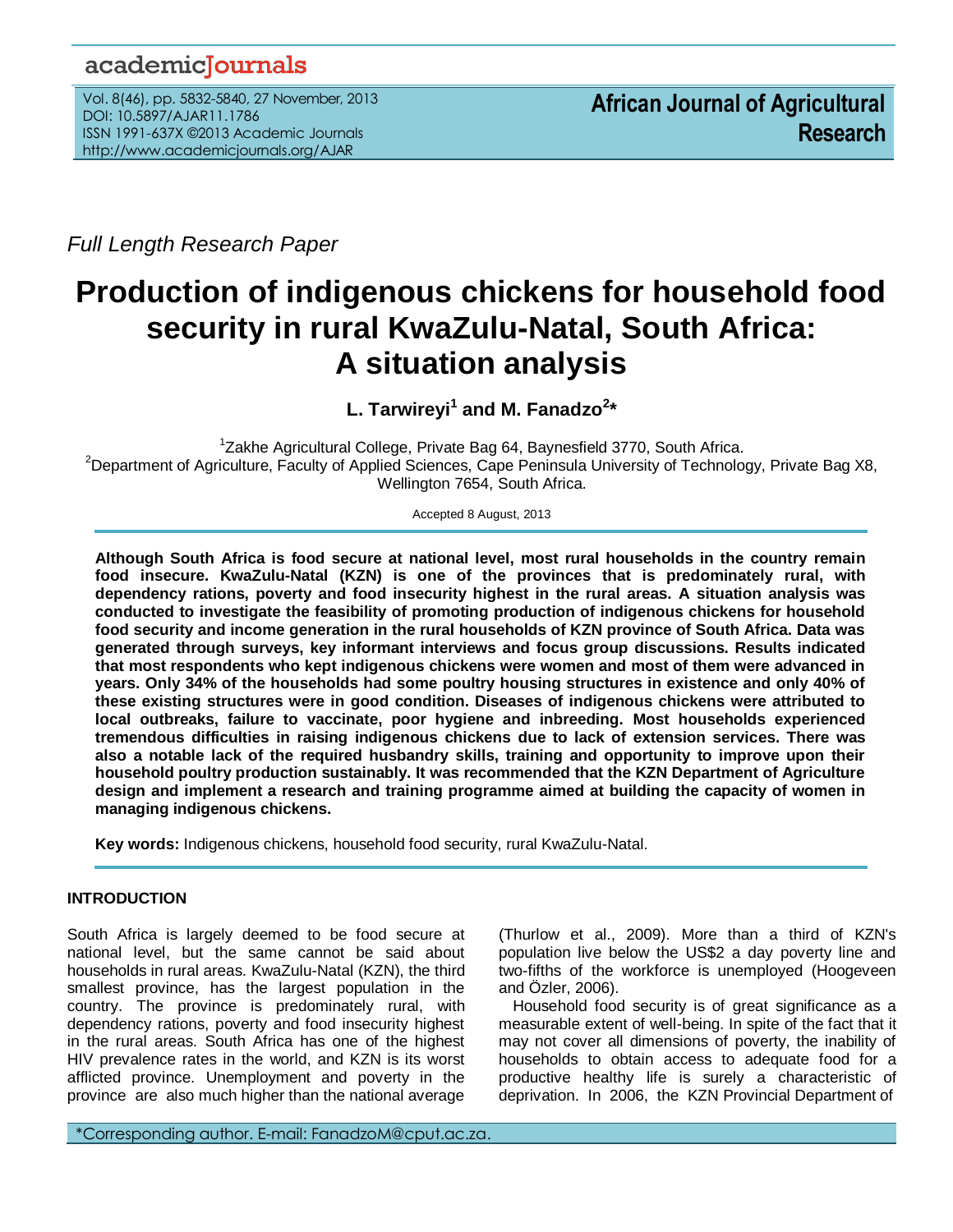| <b>District</b><br>municpality | Local<br>municipality | Area<br>$(km^2)$ | <b>Population</b><br>(2007) | Number of<br>households | <b>Projects surveyed</b>      |
|--------------------------------|-----------------------|------------------|-----------------------------|-------------------------|-------------------------------|
| Ugu                            | Vulamehlo             | 973              | 74 017                      | 16 366                  | Msisizane and Falini          |
|                                | Umziwabantu           | 1 0 8 9.5        | 104 527                     | 20 313                  | Hlanganani and Ocingweni      |
| Umgungundlovu                  | Msunduzi              | 649              | 616 730                     | 137 735                 | Vukuwenze and Zimiseleni      |
|                                | Richmond              | 1 2 3 1 . 3      | 56 772                      | 12 679                  | Thandukuhle and Masizathembe  |
| Umkhanyakhude                  | Umhlambuyalingana     | 3693             | 140 963                     | 26 628                  | Phaphamani and Vukayibambe    |
|                                | Big Five False Bay    | 1 1 6 1          | 34 991                      | 6657                    | Siyazama and Siyeza           |
| Zululand                       | Phongola              | 3 2 3 9          | 149 543                     | 22 112                  | Vukayibambe and Masakhane     |
|                                | Dumbe                 | 1 942.8          | 75 096                      | 15 147                  | Thandukuzenzela and Vukuwenze |

**Table 1.** Description of study areas.

Source of figures: Statistics SA (2009).

Agriculture in collaboration with the Government of Flanders unveiled a five-year "Empowerment for Food Security Program" (EFSP) project. The objective of the EFSP project was to improve the livelihoods of poor households by creating sustainable access to nutritious food for all household members in KZN. The main target (beneficiary) groups were farmers, women and people living with HIV/AIDS, especially people facing and experiencing food insecurity. The program was aimed at training communities to produce their own food by engaging them in diverse projects. One of these projects was the promotion of the production of indigenous chickens to improve household food security.

Low-input indigenous chicken production is very popular amongst resource-limited rural communities of South Africa (Mtileni et al., 2009). Indigenous chickens play many socio-economic roles in traditional religious and other customs, as gift payments and serve as an important source of animal protein (McAinsh et al., 2004). They are also considered one of the main sources of income for the rural poor (Swatson et al., 2001; 2004; Muchadeyi et al., 2005, 2007; Mtileni et al., 2009). Sonaiya (2003) defined village chickens as involving any genetic stock, improved or unimproved, that was raised extensively or semi-intensively in relatively small numbers (usually less than 100 at a time). There is considerably minimal investment on inputs with most of the inputs generated in the homestead; labour is inexpensive as it can be drawn from the family. Indigenous chickens adapt well to different environments and can survive on limited feed resources that fluctuate in quality according to seasons (Kingori et al., 2007). According to Nhleko et al. (2003), village chickens are among the most adaptable domestic animals that can survive cold and heat, wet and drought, sheltered in cages, unsheltered outside or roosting in trees. Subsistence farmers keep them for household production (meat and eggs) and/or to supplement their income.

These farmers want to keep a chicken that can produce sufficient meat and eggs, become broody and hatch their own chickens to make the owner independent in egg and white meat production (Grobbelaar et al., 2010). Indigenous chicken production systems are economically efficient because although the output from the individual bird is low, the inputs are usually lower. The main aim of this study was to investigate the feasibility of promoting production of indigenous chickens for household food security and income generation in the rural areas of the KZN province of South Africa.

#### **MATERIALS AND METHODS**

#### **Study area**

The study was carried out in eight selected local municipalities within four districts of KZN (Table 1 and Figure 1). The province of KZN is characterized by diverse climatic conditions due to large variation in topographical features, such as the altitude that ranges from sea level at the shoreline to over 3000 m at the western border along the Drakensberg Mountains. Rainfall ranges from 500 mm to over 1500 mm per annum (DEAT, 2000). The coastal region is associated with humid and warmer temperatures. The four districts consist of diverse ecological zones, farming systems and socioeconomic environments. The households visited were subsistence farmers whose family livelihoods were supported by considerably small pieces of semi-arid land.

#### **Sampling and data collection**

The size of the survey sample was predominantly determined by the number of EFSP project participants in the eight local municipalities within the four district municipalities. Simple random sampling was used to select two projects per local municipality from the list of existing projects compiled by the KZN Department of Agriculture. The total number of project members interviewed from the 16 projects was 117. All the project members belonging to each of the selected projects were interviewed. The size and type of projects were variable and project membership varied in numbers from about 6 to 35. Data on socio-economic characteristics of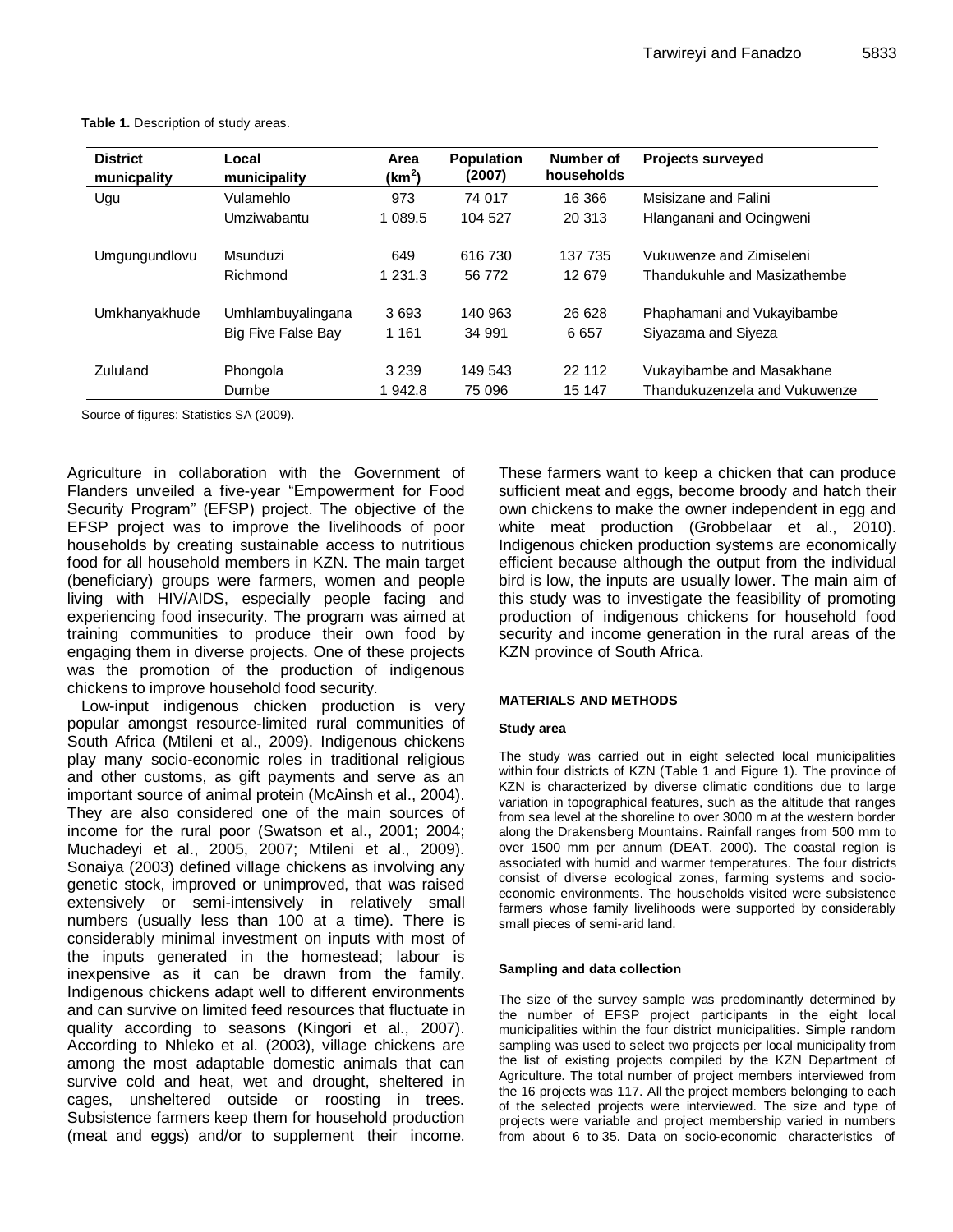

**Figure 1.** Map of KwaZulu-Natal showing the district municipalities from which study areas were selected.

project participants, livestock kept, indigenous chicken management systems, problems encountered with the raising of indigenous chickens and the market opportunities existing for the indigenous chickens were collected using semi-structured questionnaires and focus group discussions with members of each project. Additional data was generated through key informant interviews. Key informants were service providers contracted by the KZN Department of Agriculture to implement the EFSP projects in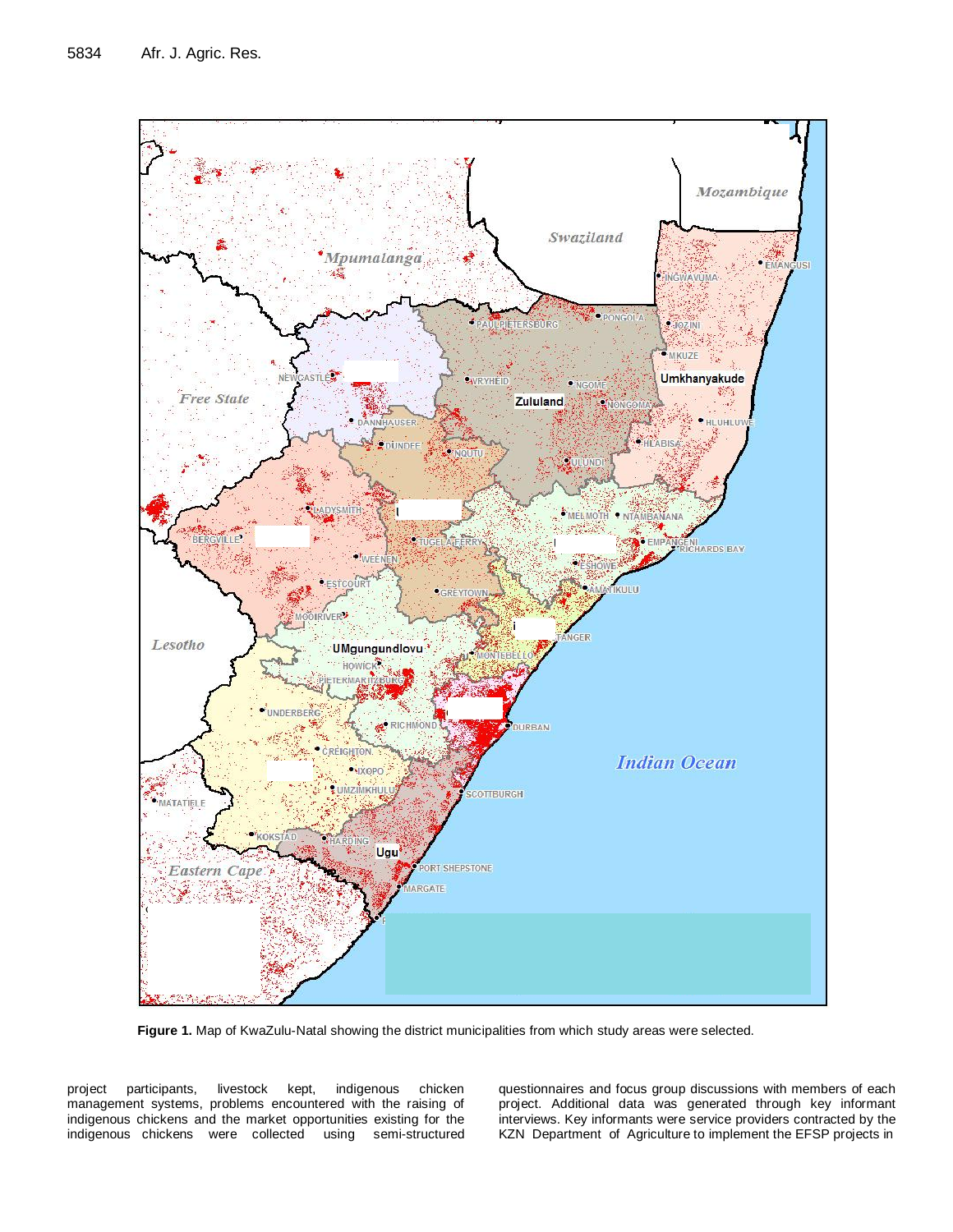

**Figure 2.** Percentage of respondents in the different age groups.



**Figure 3.** Number of participants in the different projects.

the different municipalities, agricultural extension agents and community facilitators. Workshops were held with the KZN Department of Agriculture extension officers in the respective areas to discuss the objectives and expected outputs from the survey.

#### **RESULTS**

#### **Socioeconomic characteristics of the respondents**

The majority (77%) of the respondents were females. The age of the respondents ranged from 19 to 85. The 19-29 years age group had the lowest number of respondents while the ≥60 years age group had the highest number of respondents (Figure 2). Ninety-seven percent of households produced crops to feed their families. All families (100%) purchased part of their food (up to 65%) to supplement family daily requirements. The numbers of participants in the different projects are shown in Figure 3.

#### **Livestock production**

About 77% of households interviewed reared indigenous chickens. Other livestock kept in smaller numbers by the respondents included cattle (7%), goats (4%) and pigs (1%). Members of only three of the sixteen projects kept pigs and the average number was between one and two per household. The average number of indigenous chickens, cattle and goats kept by projects members is presented in Figure 4. Indigenous chickens were mainly kept for subsistence and selling would only be done in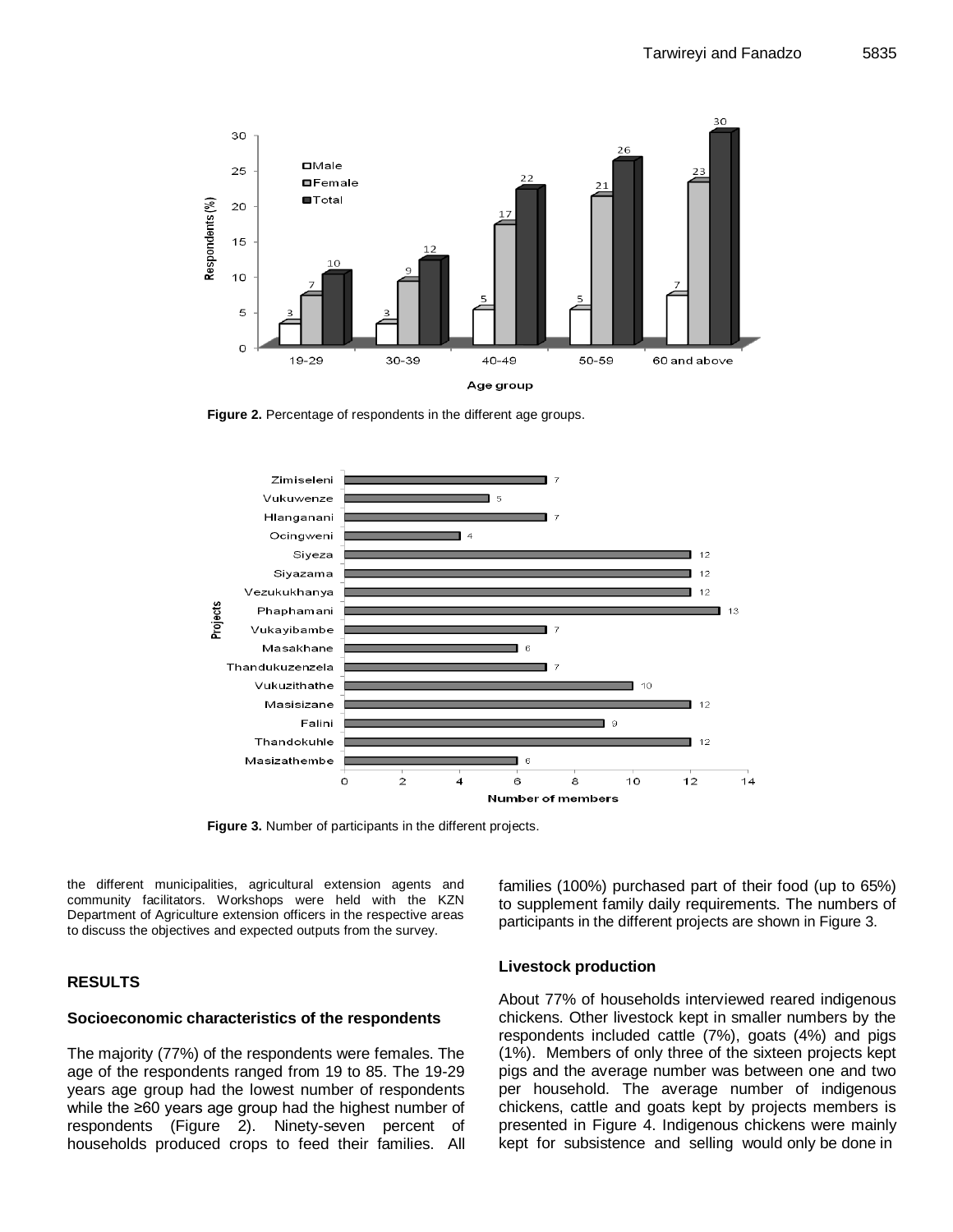

**Figure 4.** Type and average number of livestock reared.



**Figure 5.** Breeds of chickens kept by rural households in KwaZulu-Natal.

cases where there was excess or when farmers needed to generate income in form of cash. A minority part of the respondents (21%) indicated that they had received formal training in small livestock production.

#### **Breeds of indigenous chickens kept and reasons for keeping them**

Project participants kept one or more of three breeds; Ovambo, Potchefstroom Koekoek and naked neck chickens (Figure 5). The Ovambo breed was the most popular, with an average of 81% of all the respondents keeping this breed. The least popular was the necked neck, kept by an average of 3% of all respondents. In two local municipalities, Umziwabantu and Msunduzi, none of the respondents kept this breed (Figure 6). Table 2 shows that all projects visited cited meat as a motivational factor for rearing indigenous chickens. Eleven of the 16 project beneficiaries (69%) cited that, in addition to meat, they reared indigenous chickens to perform cultural ritual rites and the Ovambo breed was noted as important and suitable for this purpose due to its dark feather colour. Half of the project respondents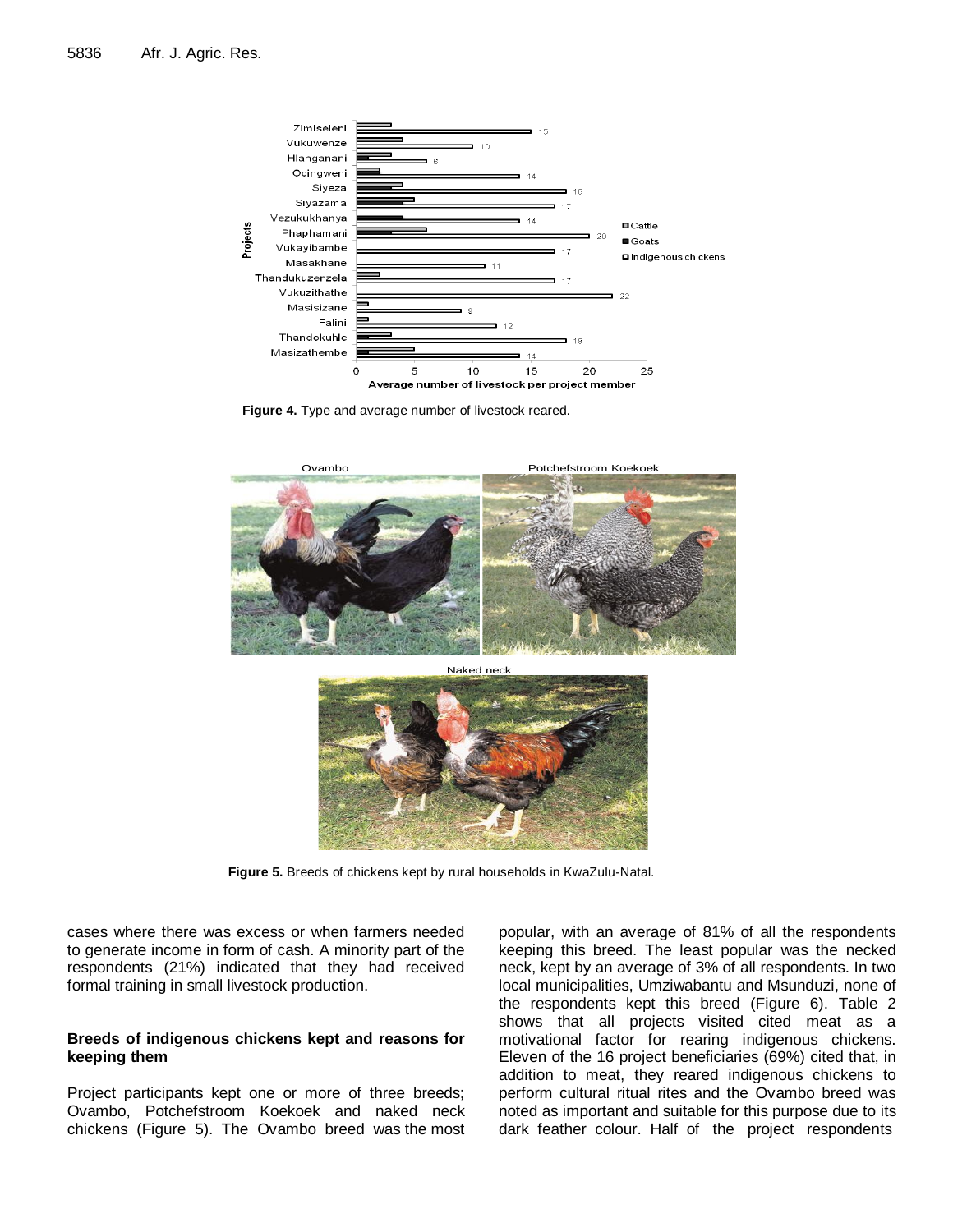

**Figure 6.** Respondents keeping the different breeds of indigenous chickens.

| <b>Project respondents</b> | <b>Egg production</b> | Meat | <b>Selling</b> | <b>Manure</b> | <b>Traditional ceremonies</b> |
|----------------------------|-----------------------|------|----------------|---------------|-------------------------------|
| Masizathembe               | ✓                     |      |                |               |                               |
| Thandokuhle                | х                     |      | x              |               |                               |
| Falini                     | x                     |      |                | X             |                               |
| Masisizane                 |                       |      |                |               |                               |
| Vukuzithathe               |                       |      |                | X             |                               |
| Thandukuzenzela            | X                     |      | X              | x             |                               |
| Masakhane                  | x                     |      | x              | x             | x                             |
| Vukayibambe                | X                     |      |                | x             | X                             |
| Phaphamani                 |                       |      |                | x             | x                             |
| Vezukukhanya               |                       |      | x              | x             | x                             |
| Siyazama                   |                       |      |                | х             |                               |
| Siyeza                     |                       |      |                | x             | x                             |
| Ocingweni                  | х                     |      | X              | x             |                               |
| Hlanganani                 | x                     |      | X              | x             |                               |
| Vukuwenze                  | x                     |      | x              | x             |                               |
| Zimiseleni                 | x                     |      | x              | х             |                               |
| Total projects             |                       | 16   | 8              | 3             | 11                            |

**Table 2.** Reasons for keeping indigenous chickens.

expressed interest in commercialising indigenous chicken production.

#### **Housing for indigenous chickens**

Only 34% of the households visited had some poultry housing structures in existence and only 40% of these existing structures were in good condition. Common models used included the A-frame, traditional raised

# was apparent that the majority of households (66%) could not provide decent housing for their chickens and trees played an important role in sheltering these birds.

houses, brooding baskets, mud houses and tin houses. It

# **Disease occurrence in indigenous chickens**

Figure 7 shows the occurrences of certain poultry diseases as stated by households interviewed per study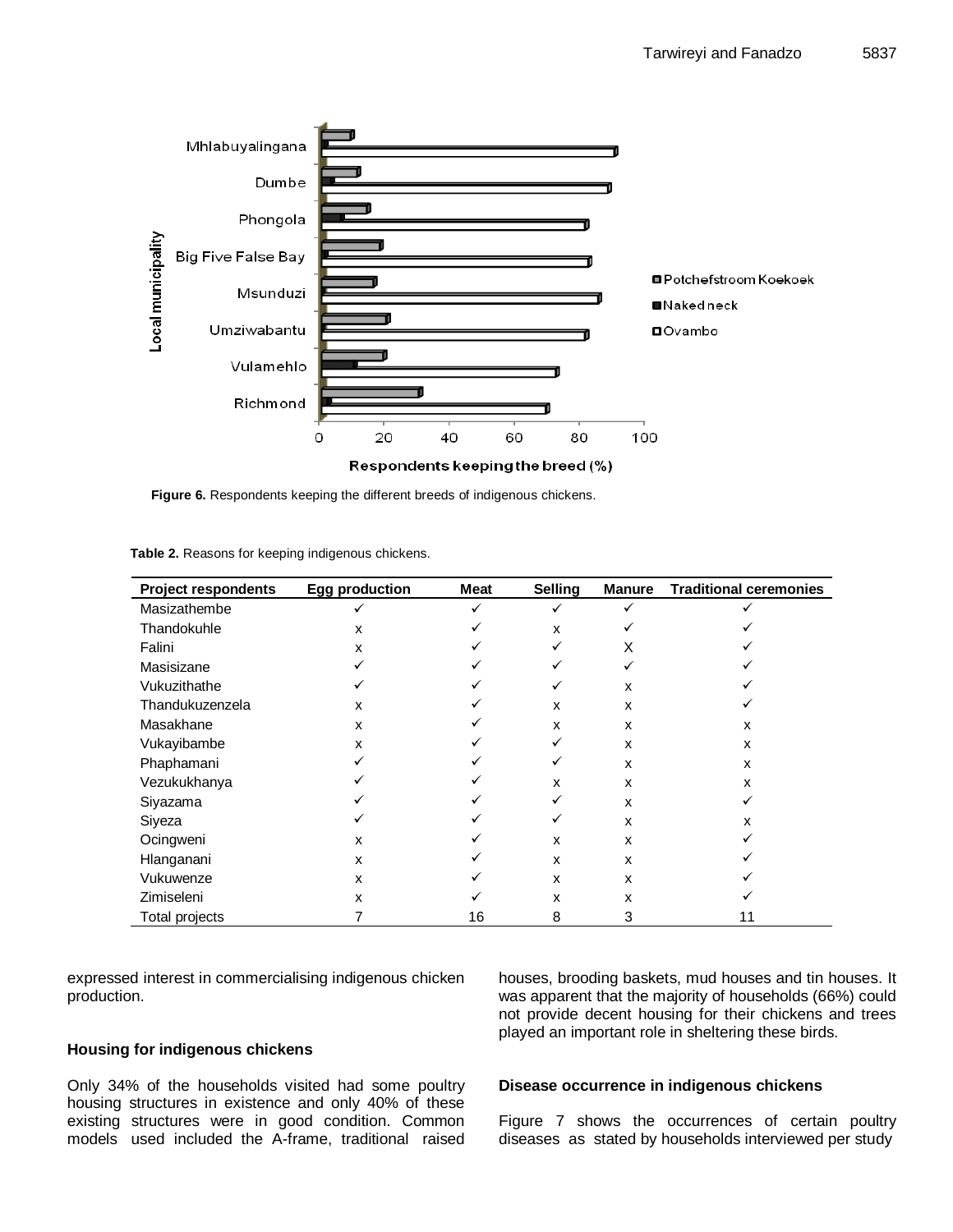

**Figure 7.** Types and occurrence of diseases in the different projects surveyed.

area. Many causes of these diseases were attributed to local outbreaks, failure to vaccinate, poor hygiene and inbreeding.

therefore be used for compost making, garden manure or as feed for livestock.

# **Market opportunities for commercial production**

The products that could be marketed were meat and eggs. It was apparent that eggs could be produced and marketed profitably in only two local municipal areas namely Richmond and Umhlabuyalingana. About 80% of the respondents indicated that live chickens could not compete with the commercial breeds in the market place as most people regard them as of poor quality.

# **General**

Interviews with key informants unearthed the following facts about indigenous chickens:

(i) Meat and eggs of indigenous chickens are tastier and preferred by some consumers compared to those sold by commercial producers (broilers),

(ii) Initial investment is less than that required to keep commercial breeds,

(iii) Indigenous chickens are more tolerant to harsh conditions, including diseases compared to commercial breeds,

(iv) Indigenous chickens can be fed on cheap, locally available feeds,

(v) Markets are locally available and there are no transport costs involved,

(vi) Chicken droppings are rich in nutrients and can

# **DISCUSSION**

The dominance of women in smallholder farming, and production of indigenous chickens in particular, as found in this study is a common characteristic, both in South Africa and in most developing countries (Guèye, 2000; Sonaiya, 2005; Doss, 2011; FAO, 2011; Halima et al., 2007). Despite this, extension provision in developing countries remains low for both women and men, and women tend to make less use than men of extension services (Meinzen-Dick et al., 2010). There is therefore a need to design training programmes in indigenous chickens that specifically target women who are the main players.

The situation analysis results showed that 56% of respondents were 50 years or older. According to Dlova et al. (2004), age is one of the factors that can affect the probability of a farmer being successful in farming. Results from their study concluded that older farmers were less capable of carrying out physical activities compared to the younger ones. Dlova et al. (2004) concluded that younger farmers are more ready to adopt modern technology. Thus, because younger people may be more adaptive and more willing than older people to try new methods, age is expected to be an influencing factor. Bembridge (1984) also concluded that as farmers get older, they often become more conservative and reluctant to accept risk, they work fewer hours and have fewer non-farm employment opportunities.

The Ovambo chickens were the most popular because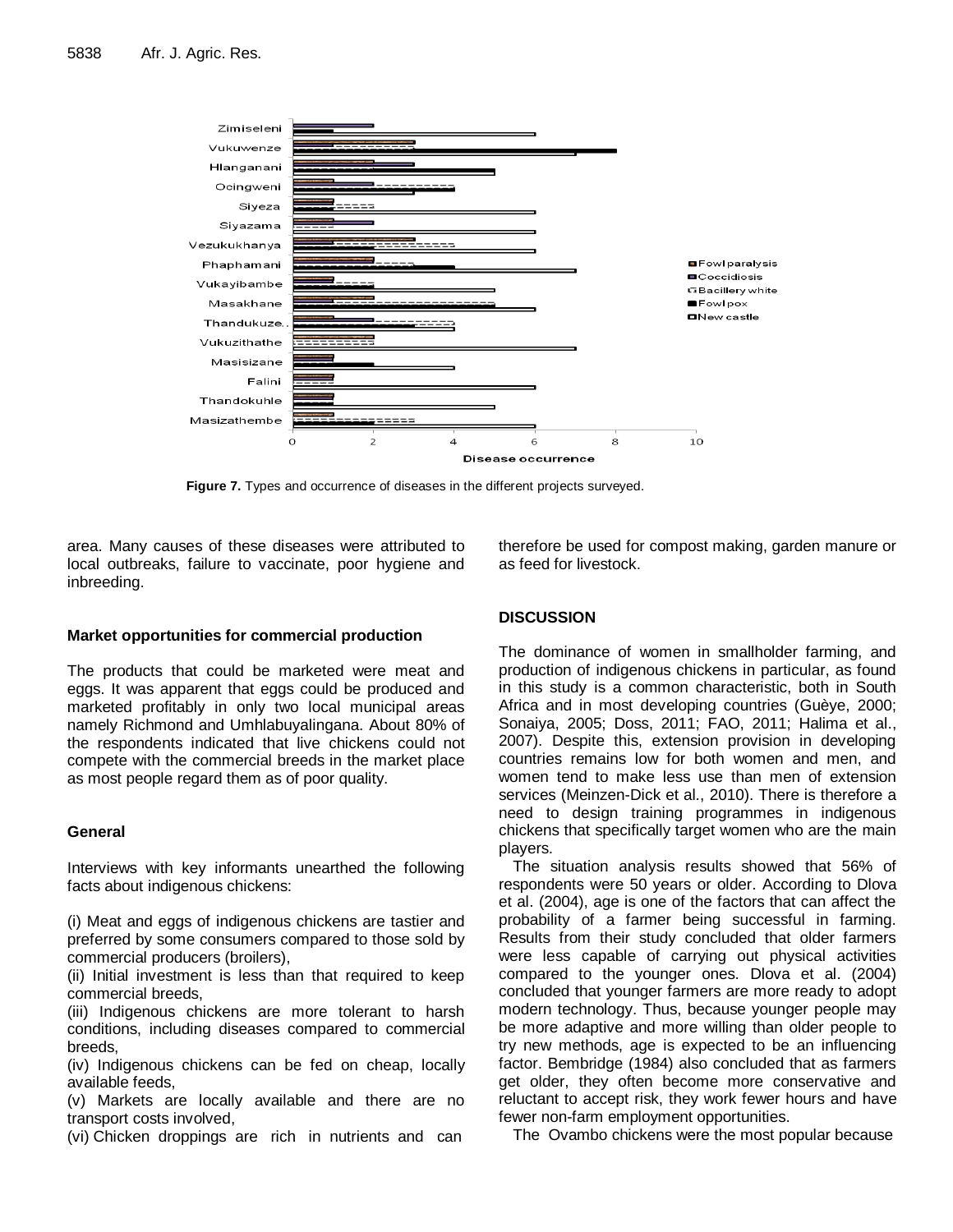of some of their desirable characteristics, in addition to use in traditional ceremonies. The Ovambo chicken combines two characteristics of dark feathers and small size which help to camouflage the bird and protect it from raptors. In addition, the Ovambo is very aggressive and agile, and can fly and roosts in the top of trees to avoid predators (ARC, 2011). This makes it desirable to farmers as farmers do not have to worry much about investing in decent shelter for the birds. This was confirmed by the results that showed that only 34% of the households had some poultry housing structures in existence and only 40% of these existing structures were in good condition.

Despite the unpopularity of the naked-necked chickens, this breed is popular in other parts of the world. For instance, in France, the naked neck factor is used to advantage in commercial production for three reasons. Firstly, a considerable amount of dietary protein is used in the growing of feathers. The naked necked chickens have 30% less feathers than fully feathered birds and can therefore produce the same body weight with less food. Secondly, there are fewer feathers to remove in the slaughter line and therefore they pass through much faster and, lastly, they are more heat tolerant (ARC, 2011).

It is apparent from the findings that the main reason for keeping indigenous chickens was for meat. Fourie et al. (2004) reported that, because less fat is accumulated in carcasses of indigenous chickens compared to commercial hybrids, it is healthier to consume indigenous chicken skin as it contains six times less fat than that of broiler skin. They also found that the protein content of indigenous poultry meat was significantly higher in comparison to the meat of broilers and this was likely attributed to the difference in age at slaughtering. Given the nutritional and health advantages of indigenous chickens, promotion of the production of these birds can help to increase the life span of many HIV-infected people in rural KZN.

Findings of this situation analysis are consistent with findings by Musharaf (1990) who reported that in many countries in sub-Saharan Africa, indigenous chickens are characterised by low productivity due to poor nutrition, prevalence of disease and lack of sound management. As Dessie (1996) indicated, the nutrient intake of these chickens from the scavenging resource base is mostly sufficient for maintenance and low production, but for increased production, additional inputs are required. Indigenous chickens normally have lower growth rate and mature body weights, but with protein supplementation, they might attain similar growth rate and mature body weights as commercial chickens (Kingori et al., 2007).

# **Conclusions**

Findings of the situation analysis have indicated that indigenous chickens play an integral role in the

livelihoods of rural families in KZN. Nevertheless, most households are experiencing tremendous difficulties in raising indigenous chickens due to lack of extension services. Factors constraining production of indigenous chickens included disease, predation, poor housing, poor nutrition and the lack of genetic improvement programmes for the indigenous chicken stock. There was also a notable lack of the required husbandry skills, training and opportunity to improve upon their household poultry production sustainably. This calls for a need to focus on building the capacity of women through training and support services as they are playing a dominant role in production and management of indigenous chickens. This can be achieved through designing and implementing a research and training programme aimed at improving the management of indigenous chickens. The programme could include the collection, conservation and improvement of the currents indigenous chicken breeds.

# **ACKNOWLEDGEMENT**

This study was co-funded by the KwaZulu-Natal Department of Agriculture (South Africa) and the Government of Flanders.

#### **REFERENCES**

- ARC (2011). The indigenous poultry breeds of SA. [Online]. Available at:
- <http://www.arc.agric.za/home.asp?pid=2706> [Date of access: 26/09/2011].
- Bembridge TJ (1984). A Systems Approach Study of Agricultural development problems in Transkei. PhD Thesis, University of Stellenbosch, South Africa.
- DEAT (2000). Department of Environmental Affairs and Tourism. Environmental atlas for KwaZulu-Natal: Mean annual precipitation. [Online]. Available at http://www.environment.gov.za/enviroinfo/prov/rain.htm. [Date of access: 09/05/2011].
- Dessie T (1996). Energy and protein requirements of the growing indigenous chickens of Kenya. MSc Thesis, Egerton University, Nigeria.
- Dlova MR, Fraser GCG, Belete A (2004). Factors affecting the success of farmers in the Hertzog Agricultural Cooperative in the central Eastern Cape (South Africa). Fort Hare 13:21-33.
- Doss S (2011). If women hold up half the sky, how much of the world's food do they produce? ESA Working Paper No. 11-04. The Food and Agriculture Organization of the United Nations. [Online]. Available at: <http://www.fao.org/docrep/013/am309e/am309e00.pdf> [Date of access: 26/09/2011].
- FAO (2011). The state of food and agriculture: 2010-11. Food and Agriculture Organization of the United Nations Report, Rome, Italy.
- Fourie HJ, Swatson HK, Grobbelaar JAN, Molalakgotla MN, Joosten FA (2004). Fowls for Africa. [Onlione] Available at [http://www.fao.org/ag/againfo/themes/en/infpd/documents/papers/20](http://www.fao.org/ag/againfo/themes/en/infpd/documents/papers/2004/30fowls1742.pdf) [04/30fowls1742.pdf](http://www.fao.org/ag/againfo/themes/en/infpd/documents/papers/2004/30fowls1742.pdf) [Date of access: 27/09/2011].
- Guèye EF (2000). The role of family poultry in poverty alleviation, food security and the promotion of gender equality in rural Africa. Outlook on Agriculture 29(2):129-136.
- Grobbelaar JAN, Sutherland B, Molalakgotla NM (2010). Egg production potentials of certain indigenous chicken breeds from South Africa. Anim. Genet. Resour. 46:25-32.
- Halima H, Neser FWC, Van Marle-Koster E (2007). Village-based